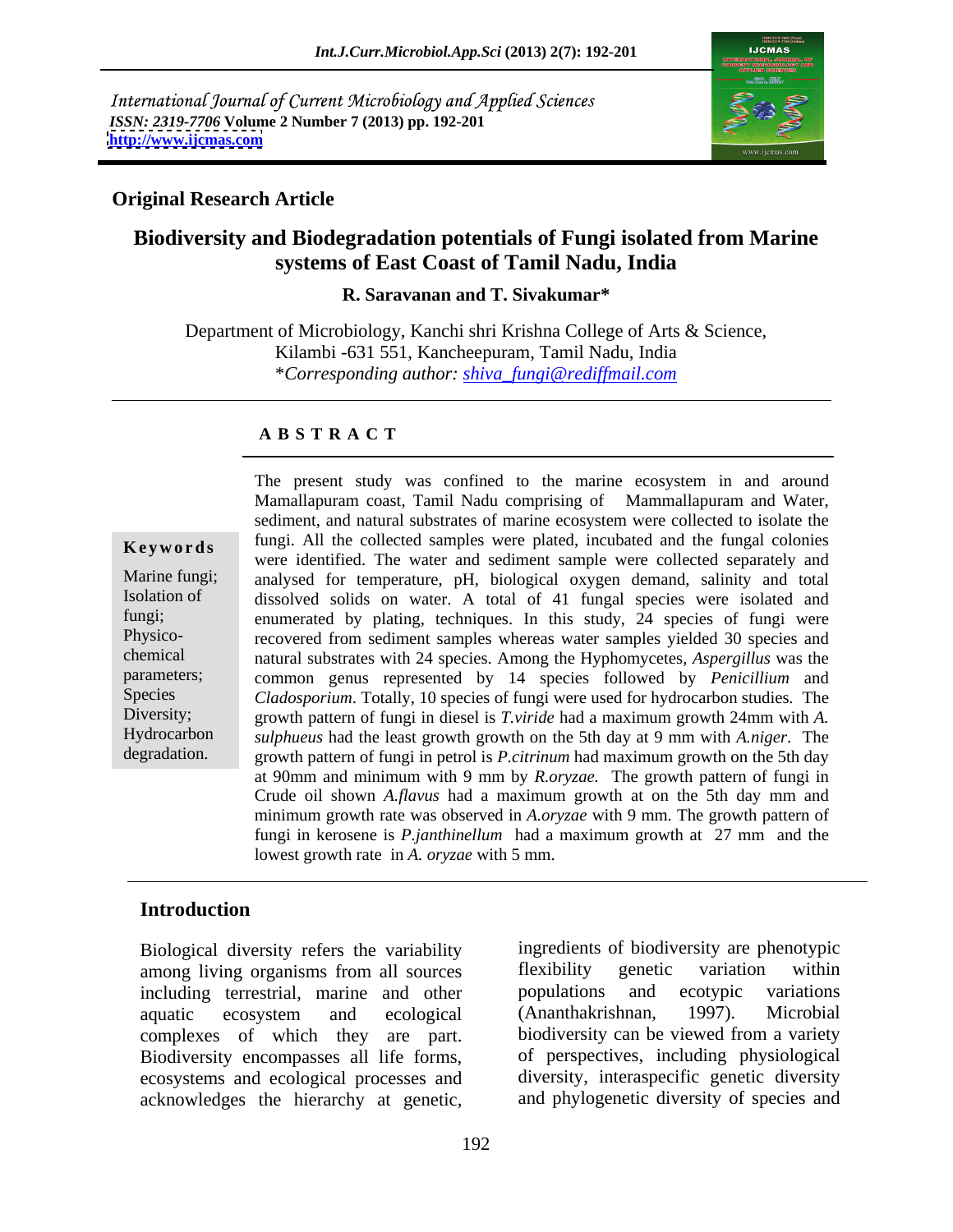higher taxa (Delong, 1997). Microbial diversity represents the largest untapped reservoir of biodiversity for potential discovery of new biotechnological diversity, for example three in Florida products, including new pharmaceuticals, mangroves and four in the Bahamas (Jones new enzymes, new special chemicals or and Abdel-Wahab, 2005). However, more new organisms that carryout novel process intensive collections yielded 81 species for (Jensen and Fenical, 1994). Quantitative Florida mangroves from 250 collected data on the occurrence of tropical marine samples and 112 for the Bahamas from fungi have been published by Koch (1986); Kohlmeyer (1984); Zainal and previously been recorded (Jones and Jones (1984, 1986). However all of these reports were on driftwood in the sea, along

Pilantanapak *et al.,* 2005), collection of drift and attached mangrove samples in Shearer (2004) analysed the geographical degradation is the major mechanism for mangrove fungi, and found that different number of fungi at each site varied: specified fractions of petroleum oil is in Singapore, and the greater diversity of mixed cultures (Okerentugba and

mangrove tree species in this region. The paucity of marine fungi from the Atlantic has been attributed to low mangrove tree samples and 112 for the Bahamas from 600 collected samples, where only 31 had Abdel-Wahab, 2005).

with driftwood on the mangrove floor or Petroleum like all fossil fuels primarily panels belonging to various timbers consists of a complex mixture of submerged near jetties. molecules called hydrocarbons. In large The marine fungi of Hong Kong and that makeup crude oil and petroleum Thailand have been studied intensively products are highly toxic to many over the past 15 years, and include not organisms, including humans (Alexander, only random collections of drift material, 1994). The dominance of petroleum but also the exposure and recovery of bait products in the world economy creates the samples (exposure of bait in Hong Kong conditions for distributing large amounts (Vrijmoed *et al.,* 1986; Sadaba *et al.,* of these toxins into populated areas and 1995; Abdel- Wahab, 2000; Thailand: ecosystems around the globe (Ojumu, Hong Kong (Abdel-Wahab and El- loaded with petroleum derivatives is an Sharouny, 2002; Jones and Vrijmoed, application of methods based mainly on 2003), Thailand (Hyde *et al.*, 1993; metabolic activity of micro organisms Sakayaroj *et al.*, 2004). Schmidt and (Leahy and Colwell, 1990). Microbial distribution data published on lignicolous the elimination of spilled oil from the oceans supported varying numbers. The 1995). The ability to actively decompose Atlantic Ocean: 12-46 per site (14 sites: expressed by many micro organisms mean 25.6); Indian Ocean: 12-64 (14: (Bartha and Atlas, 1977). Yuan et al 42.9) and the Pacific Ocean: 17-87 (16: (Yuan, Wei and Chang, 2000) suggested 44). The Pacific Ocean has the highest introduction of mixed cultures of bacteria recorded number of fungi, again the result and fungi, especially that not all of repeated collections over many years: components of petroleum – derived Hyde (1988c) in Brunei; Jones and hydrocarbon mixture are decomposed Kuthubutheen (1989), Alias *et al.* (1995), simultaneously. However, single cultures Tan *et al*., (1989) and Leong *et al.,* (1991) of fungi have been found to be better than concentrations, the hydrocarbon molecules  $2004$ ). The most rational way decontamination of the environment degradation is the major mechanism for environment ( Ibe and Ibe, 1984; Atlas, specified fractions of petroleum oil is mixed cultures (Okerentugba and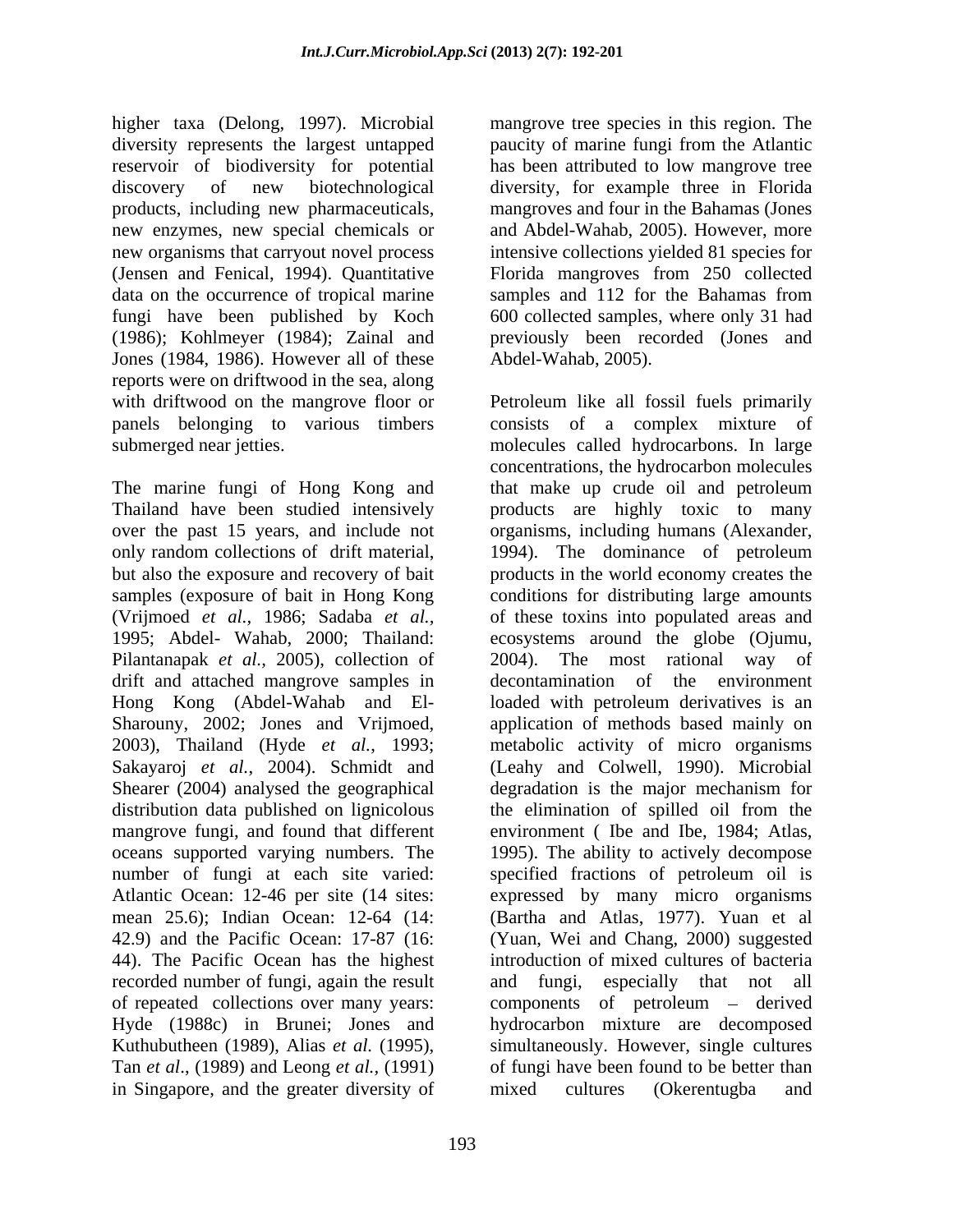Ezeronye, 2003) and more recently, fungi have been found to be better degraders of structure) were also observed and fungi petroleum than traditional bioremediation were enumerated. The natural baits kept in techniques including bacteria (Batelle, the plates were observed directly under the 2000). Based on the necessary basic information obtained on marine fungi ecosystem, the present study has been undertaken in the proposed study area in **Presentation of data** Mammallapuam, a coastal deltaic habitat along the East coast of Palk Strait, in Bay of Bengal in Tamil Nadu, India.

Totally five (5) sampling stations were selected in eadt coastal areas of Mammallapuram. Water, sediment and natural substrates of plants were collected From the sampling stations.

## **sediment samples by plating technique**

and sediment samples from each station were subjected to appropriate dilutions  $(10^{-2} \text{ to } 10^{-5})$  and 0.1 ml of sample was  $(10^{-2} \text{ to } 10^{8})$ . The sample was  $(10^{-2} \text{ to } 10^{-5})$  and  $0.1 \text{ m}$  of sample was aseptically transferred into the plates containing Potato dextrose agar, Rose Bengal agar with addition of mixture antibiotics, Tetracycline and Penicillin  $\frac{1551}{1957, 1998}$ . (Spread plate method) The plates were incubated at room temperature  $(28^{\circ}C)$  for 4-5days. Control plates were also maintained. Sterilization of glasswares and preparations of media were carried out as

### **Isolation of fungi**

The incubated plates were observed for the development of fungi from  $3<sup>rd</sup>$  day development of fungi from  $3^{rd}$  day and sediment samples onwards. The number of colonies in each plate was counted and compared with

characters of the colonies (color and Stereoscopic Binocular dissection Microscope from  $5<sup>th</sup>$  day onwards.

### **Presentation of data**

**Materials and methods**<br> **fungal species were photographed using**<br> **order Study area** and the second integration of the second integration of the second integration of the second integration of the second integration of the second integration of the second integration of the second integration The semi permanent slides of the isolated fungi were prepared using Lactophenol Cotton Blue Staining method (Dring, 1976**)** and sealed with DPX mountant. The photo micrographic instrument (Nikon AFX II Microscope fitted with Nikon FX- 35 camera, Tokyo, Japan).

### **Identification of fungi**

**Isolation of fungi from water and** After sampling, within 24 hrs the water  $\frac{1971}{K \text{e}^2}$  and  $\frac{1976}{K \text{e}^2}$  Mines and  $\frac{1070}{K \text{e}^2}$ . The identification of fungal taxa was based on Hyphomycetes **(**Subramanian, 1971), Dematiaceous Hyphomycetes and More Dematiaceous Hyphomycetes (Ellis, 1971, 1976), Marine Mycology (Kohlmeyer and Kohlmeyer, 1979), Micro fungi on land plants (Ellis and Ellis, 1985) Micro fungi on Miscellaneous substrate (Ellis and Ellis, 1988), Illustrated key to the filamentous higher marine fungi (Kohlmeyer and Volkman - Kohlmeyer, 1991) and Manual of soil fungi (Gilman, 1957, 1998).

### **Maintenance of fungal cultures**

per the method described by Booth (1971). Cultures were inoculated into the PDA Cultures are maintained by separated sub culturing on appropriate medium. Fungi cultures were inoculated into the PDA plates. The plates were maintained at room temperature for week.

### $r<sub>rd</sub>$  day and sediment samples **Physico chemical analyses of water and sediment samples**

control. In addition to this, cultural collected separately and analysed forThe water and sediment sample were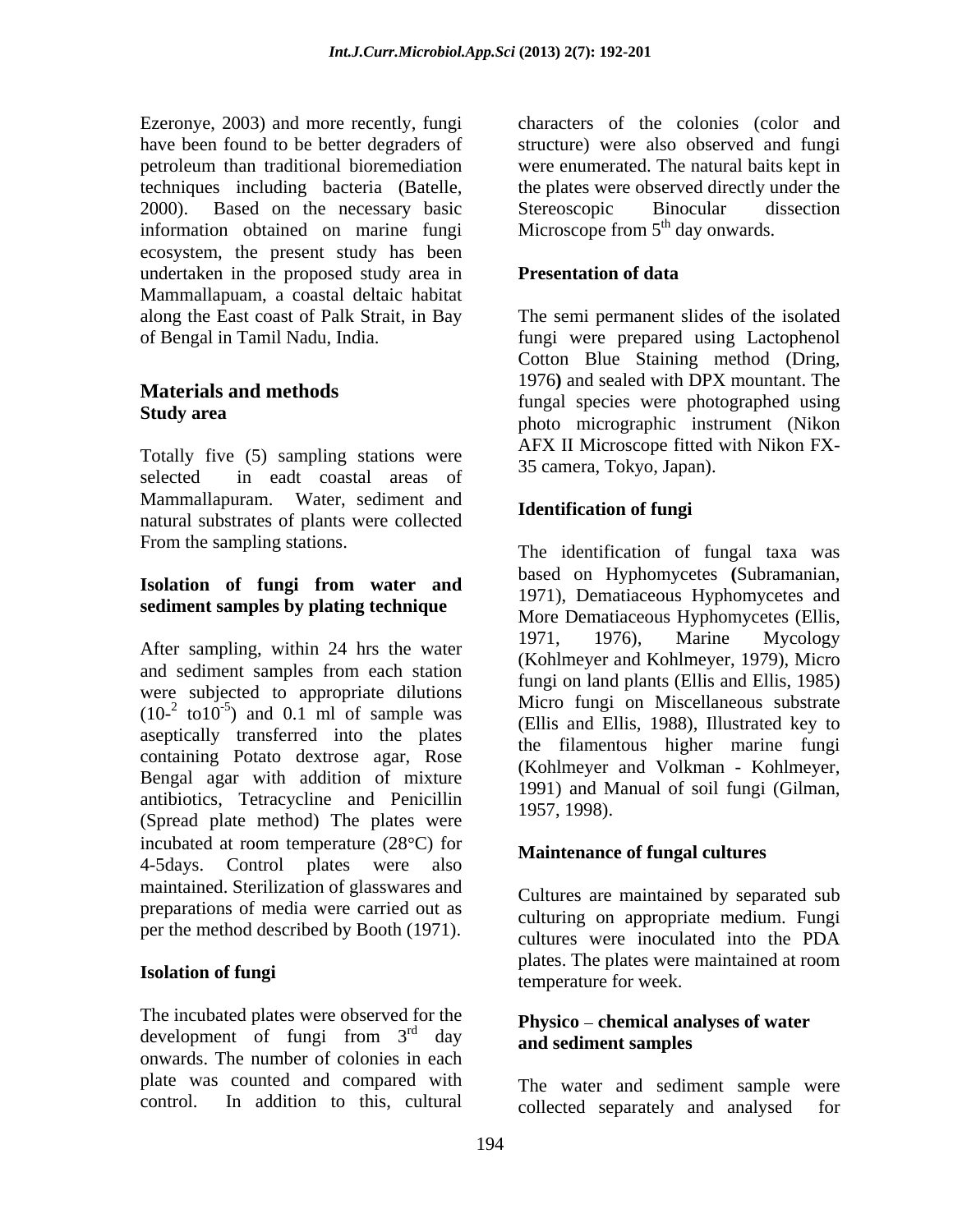temperature, pH, dissolved oxygen (DO), biological oxygen demand (BOD), morphological and ecological descriptions. chemical oxygen demand (COD), salinity, total dissolved solids (TDS) on water The Fifth Kingdom Mycota (ed.) (Venugopalan and Paulpandian,1989; Kendrick (1992) for the arrangement of Aneja, 2001; APHA, 1998) . genera under their respective orders and

Toally 10 species of fungi were selected based on frequency of occurrence for hydrocarbon degradation.

# **Hydrocarbon Growth Capability**

Qualitative determinations of the fungi growing on hydrocarbon incorporated distribution in relation to mang<br>PDA media were determined by culturing vegetation and Biodegradation PDA media were determined by culturing vegetation and Biodegradation of of fungi. Four concentrations of oil contaminated PDA media (5%, 10%, 15% and 20% (v/v) of kerosene) and one control PDA media (non-oil- of the water and sediment samples. In the contaminated) were prepared in twenty petri dishes and isolated strains were inoculated in each. All the petri dishes relation to sampling stations, marine<br>were then incubated at room temperature vegetation, frequency, and physicowere then incubated at room temperature  $(28^{\circ}C - 31^{\circ}C)$  for 10 days. After 10 days, the control and radially growing colony were examined for the growth diameter. Similarly mixers of all the four species sediment sar<br>were used for the assay distribution were used for the assay.

presented and discussed under three Ecology of fungi, andBiodegradation

The fungi belonging to different genera which were isolated by plating and baiting

**Biodegradation of hydrocarbon study**  each family are arranged in alphabetical techniques were enumerated with morphological and ecological descriptions. The system of classification was based on families. The genera and species within order.

### **Ecology of fungi**

**Determination of the Fungi** fungi include Physico-chemical status of This section deals with the ecology of water and sediment samples with respect to fungal distribution, Species diversity fungi in the mangrove ecosystem, fungal distribution in relation to mangrove vegetation and Biodegradation of hydrocarbons. The ecology of fungi in a marine system depends on the various physical, chemical and biological factors of the water and sediment samples. In the present investigation, a study has been made on the distribution of fungi in relation to sampling stations, marine vegetation, frequency, and physico chemical nature of the marine system.

### **Physico-chemical status of water and sediment samples with respect to fungal distribution**

**Results and Discussion**  Hence, 5 parameters *viz*. temperature, pH, The results of study in marine ecosystem salimity, and total dissolved solids (1DS) comprising of Mammallapuram are of water samples were observed and sections, *viz.*, Enumeration of taxa, parameters of water samples in all stations, potentials of fungi.  $\frac{16.2 \text{ mg}}{16.2 \text{ mg}}$  respectively in S1. **Enumeration of taxa Experimental Example 1988 Expectively in S2. These parameters were** biological oxygen demand (BOD), salinity, and total dissolved solids (TDS) of water samples were observed and recorded (Table.1). The physico-chemical parameters of water samples in all stations, salinity, BOD, TDS, were 44.0 mg, Salinity and TDS were 52%, 42.08 mg respectively in S2. These parameters were influenced the occurrence of fungi which belonged to Zygomycotina, Ascomycotina and Deuteromycotina.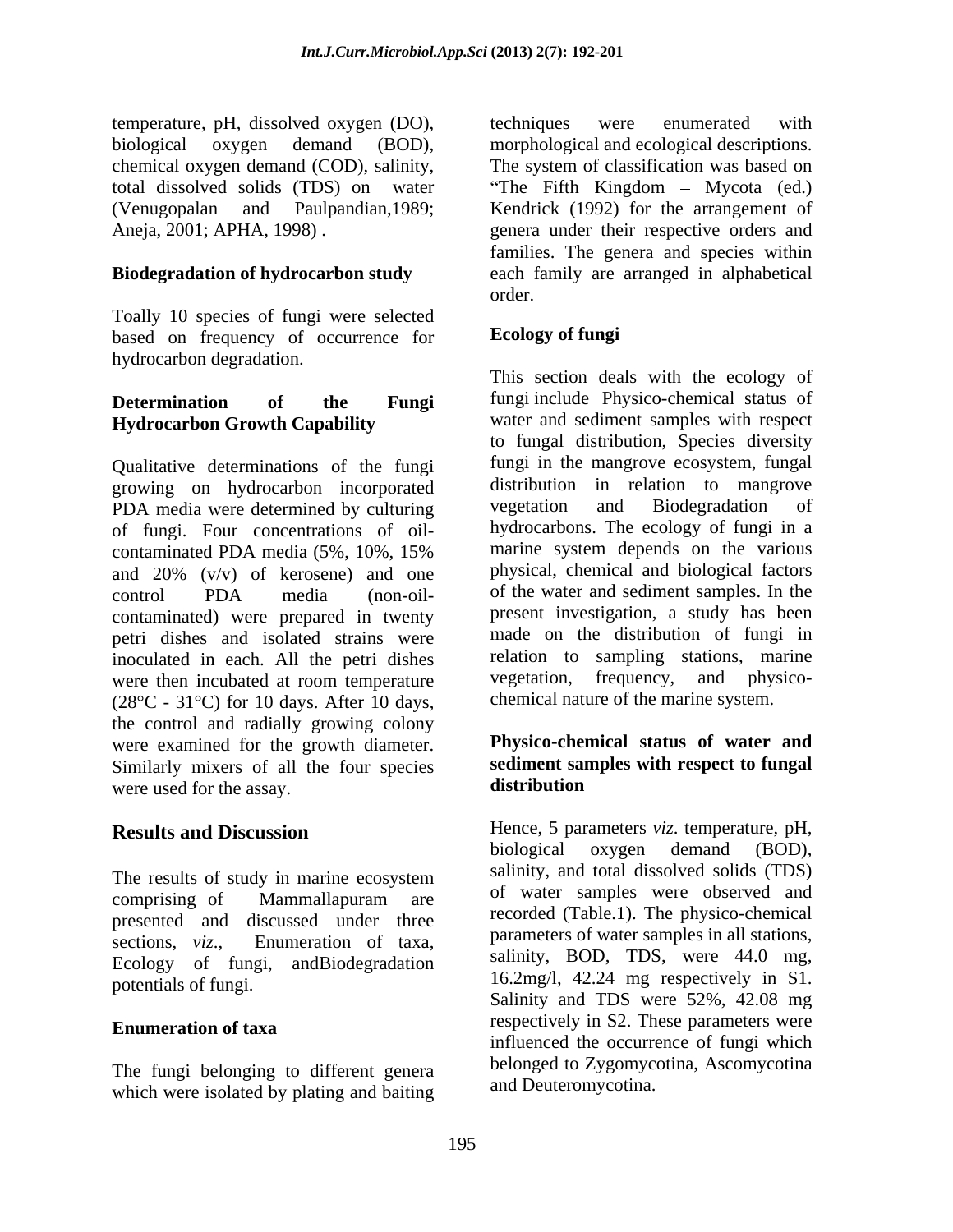| <b>Parameters</b>                            | <b>S1</b>                  | S <sub>2</sub> | <b>S3</b> | <b>S4</b> | S <sub>5</sub> |
|----------------------------------------------|----------------------------|----------------|-----------|-----------|----------------|
| Temperature $(^{\circ}$ C)                   | 28                         | 29             | 30        | 28        | 28             |
| pH                                           | $\tau$ o<br>$\overline{0}$ | 8.0            | 8.1       | 8.2       | 7.5            |
| Biological oxygen demand<br>$\text{ (mg/l)}$ | 16.2                       | 18.1           | 13.2      | 14.1      | 15.3           |
| Salinity (%)                                 | 44                         | 52             | 40        | 43        | 42             |
| Total dissolved solids (mg/l)                | 42.24                      | 42.08          | 41.94     | 44.09     | 44.31          |

**Table.1** Details of physico-chemical parameters of water in five stations.

The physico-chemical parameters of water species were isolated from natural in S3 stations as follows: BOD (13.2mg), salinity (40%) total dissolverd solids salinity, total dissolved solids, were 43%, has been observed that the maximum

During the four month study period, a total of 41 fungal species were enumerated and S5 by plating and baiting techniques. Were isolated and enumerated from the Among these, 12 species were represented water samples by dilution-plating 12 species was isolated in S1, S2 and S4. In this study, 24 species of fungi were reports of Chandralata (1999) and recovered from sediment samples whereas water samples yielded 30 species and 24

species were isolated from natural substrates (Table 3).

(41.94 mg). Table 1 shows, the When the fungal species diversity was parameters of water S4 stations analyzed in relation to different classes, it and 44.09 mg respectively. The physico- number of species recorded belonged to chemical parameters of water in S5 Hyphomycetes. This was followed by stations as follows: BOD (15.3mg), Zygomycetes and Ascomycetes . Among salinity (42%) total dissolverd solids the Hyphomycetes, *Aspergillus* was the (44.31 mg). The parameters influenced the common genus represented by 14 species occurrence of 41 fungi, belonging to followed by *Cladosporium* with 5 species, Zygomycotina, and Deuteromycotina. 6 species with *Penicillium* and *Fusarium*  **Species diversity of fungi in the** *Rhizopus*, were the common genera found **mangrove ecosystem** and **in** this marine system. has been observed that the maximum with 3 species. In addition to this *Mucor,* in this marine system.

### **Occurrence of fungi in the water**

from five sampling stations S1, S2, S3, S4, In this study, totally 24 species of fungi in S1, 12 in S2, 15 in S3, 12 in S4 and 16 technique. Of all these, *Aspergillus* were in S5. (Table 2). Maximum fungal found to be dominate genus with 13 diversity was observed in S5 with species, followed by *Penicillium* (4 represented by 16 species and minimum of species), *Curulanata* (3 species). The were isolated and enumerated from the water samples by dilution-plating above result was discussed with previous reports of Chandralata (1999) Raghukumar and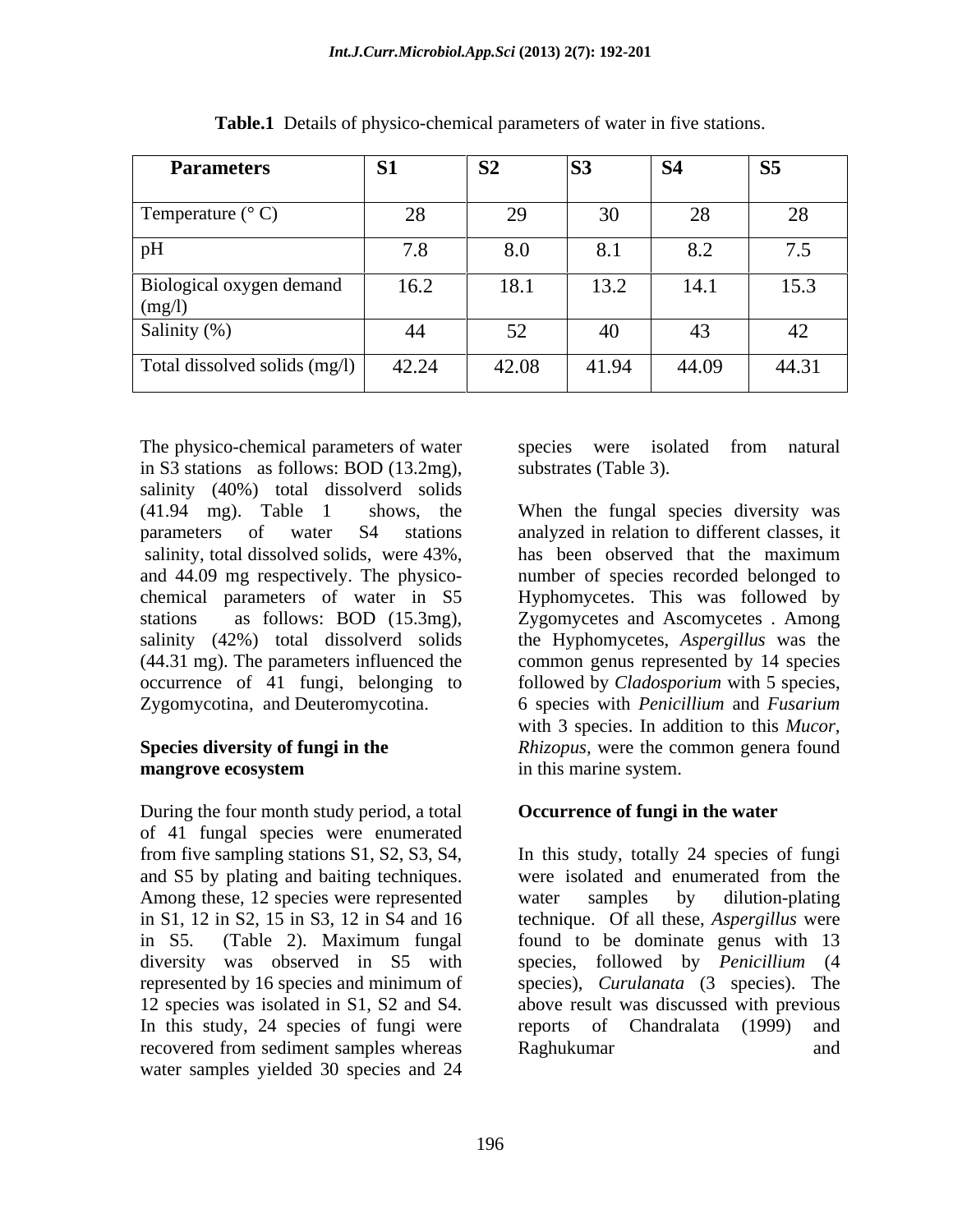|                                               |                | <b>Sampling stations</b> |                          |                          |                          |                          |                          |                          | <b>Marine Substrate</b>   |  |  |
|-----------------------------------------------|----------------|--------------------------|--------------------------|--------------------------|--------------------------|--------------------------|--------------------------|--------------------------|---------------------------|--|--|
| Name of the fungi                             | S1             | <b>S2</b>                |                          | <b>S3</b>                | <b>S4</b>                | <b>S5</b>                | Water                    | Sediment                 | <b>Natural Substrates</b> |  |  |
| Muco muceda                                   | $\sim$         |                          | $\sim$                   | $\overline{\phantom{0}}$ |                          | $\sim$                   |                          | $\overline{\phantom{0}}$ | $\sim$ $-$                |  |  |
| Mucor sp.                                     | $\sim$         |                          | $\overline{\phantom{a}}$ |                          |                          | $\sim$                   |                          | $\overline{\phantom{0}}$ | $+$                       |  |  |
| Rhizopus oryzae                               | $\sim$ $ \sim$ |                          |                          |                          |                          | $\sim$                   | $-$                      | $^{+}$                   | $^{+}$                    |  |  |
| R. nigricans                                  | $+$            |                          | $\sim$                   | $\sim$                   | $\overline{\phantom{a}}$ | $\sim$                   | $\overline{\phantom{a}}$ |                          | $^{+}$                    |  |  |
| R. stolonifer                                 | $\sim$ $-$     |                          | $\sim$                   | $\sim$                   |                          | $\sim$                   | $-$                      | $+$                      | $\sim$                    |  |  |
| Saccharomyces sp. 1                           | $+$            |                          |                          |                          |                          | $+$                      |                          |                          | $\overline{\phantom{a}}$  |  |  |
| Neurospora crassa                             | $+$            |                          |                          | $\overline{\phantom{0}}$ |                          | $\overline{\phantom{0}}$ |                          |                          | $\overline{\phantom{a}}$  |  |  |
| A.alliaceus                                   | $\sim$         |                          | $\sim$                   |                          |                          | $\sim$                   |                          | $-$                      | $+$                       |  |  |
| A.awamori                                     | $-$            |                          | $\sim$                   | $\sim$                   |                          | $+$                      | $\sim$                   | $+$                      | $\sim$ $-$                |  |  |
| A. carbonarius                                | $\sim$ $ \sim$ |                          | $\sim$                   |                          |                          | $+$                      | $\sim$                   | $\overline{\phantom{0}}$ | $+$                       |  |  |
| A. erthrocephalus                             | $\sim$ $-$     |                          |                          | $\overline{a}$           |                          | $\sim$                   | $\overline{\phantom{0}}$ | $^{+}$                   | $\sim$                    |  |  |
| A. flavus                                     | $\sim$ $-$     |                          |                          |                          |                          | $+$                      |                          |                          |                           |  |  |
| A. fumigatus                                  | $+$            |                          |                          | $\overline{\phantom{0}}$ |                          | $+$                      |                          | $+$                      | $+$                       |  |  |
| A.funiculosis                                 | $\sim$ $ \sim$ |                          | $\sim$                   | $\overline{\phantom{0}}$ |                          | $\sim$                   | $\overline{\phantom{0}}$ | $\overline{\phantom{0}}$ | $+$                       |  |  |
| A. luchuensis                                 | $\sim$ $-$     |                          | $\sim$                   | $+$                      | $+$                      | $+$                      | $^{+}$                   | $+$                      | $+$                       |  |  |
| A. nidulans                                   | $+$            |                          | $\overline{a}$           |                          |                          | $\sim$                   | $\overline{\phantom{a}}$ |                          | $\overline{\phantom{0}}$  |  |  |
| A. niger                                      | $+$            |                          |                          |                          |                          | $^{+}$                   | $+$                      | $^{+}$                   | $+$                       |  |  |
| A. ochraceus                                  | $\sim$ $ \sim$ |                          | $\overline{\phantom{a}}$ |                          |                          | $+$                      |                          |                          | $+$                       |  |  |
| A. oryzae                                     | $+$            |                          |                          | $+$                      | $+$                      | $\sim$                   |                          | $^{+}$                   | $+$                       |  |  |
| A. sulphureus                                 | $+$            |                          | $\overline{a}$           | $\overline{\phantom{0}}$ |                          | $+$                      |                          | $^{+}$                   | $\sim$                    |  |  |
| A. terricola                                  | $\sim$ $-$     |                          | $\sim$                   | $\overline{a}$           |                          | $+$                      |                          | $\overline{\phantom{0}}$ | $+$                       |  |  |
| A. terreus                                    | $+$            |                          | $^{+}$                   |                          |                          | $+$                      |                          |                          | $\sim$                    |  |  |
| Pencillium citrinum                           | $\sim$ $-$     |                          | $\sim$                   | $\sim$                   | $\overline{\phantom{a}}$ | $+$                      | $\overline{\phantom{0}}$ | $^{+}$                   | $\sim$ $-$                |  |  |
| $\mid$ P. janthinellum                        | $+$            |                          | $\overline{a}$           |                          |                          | $+$                      |                          | $^{+}$                   | $\sim$                    |  |  |
| P. purpurrescens                              | $\sim$         |                          | $\overline{a}$           | $\overline{\phantom{0}}$ |                          | $\sim$                   | $\overline{\phantom{a}}$ | $^{+}$                   | $^{+}$                    |  |  |
| Penicillium sp.1                              | $\sim$ $ \sim$ |                          | $^+$                     | $\overline{\phantom{0}}$ |                          | $\sim$                   | $\overline{\phantom{a}}$ | $^{+}$                   | $\sim$                    |  |  |
| Penicillium sp.2                              | $\sim$ $-$     |                          | $\sim$                   | $\sim$                   | $\overline{\phantom{0}}$ | $\sim$                   | $\overline{\phantom{0}}$ | $^{+}$                   | $+$                       |  |  |
| Trichoderma viride                            | $-$            |                          | $\sim$                   | $+$                      |                          | $\sim$                   | $\overline{\phantom{a}}$ | $+$                      | $+$                       |  |  |
| Alternaria sp.                                | $\sim$ $ \sim$ |                          | $\sim$                   | $\overline{\phantom{0}}$ |                          | $\sim$                   | $\overline{\phantom{0}}$ | $-$                      | $^{+}$                    |  |  |
| Cladosporium apicale                          | $\sim$         |                          | $^{+}$                   | $\overline{\phantom{0}}$ |                          | $\sim$                   | $^{+}$                   | $-$                      | $+$                       |  |  |
| C. britannicum                                | $+$            |                          | $\sim$                   | $\sim$                   |                          | $\sim$                   |                          |                          | $\sim$                    |  |  |
| C. tenuissimum                                | $\sim$ $-$     |                          | $\sim$                   | $\sim$                   |                          | $\sim$                   | $\overline{\phantom{a}}$ | $+$                      | $+$                       |  |  |
| Cladosporium sp.1.                            | $+$            |                          | $\sim$ $-$               | $\sim$                   |                          | $\sim$                   |                          | $+$                      | $\sim$ $ \sim$            |  |  |
| Cladosporium sp.2                             | $\sim$         |                          | $+$                      | $\sim$                   | $\overline{\phantom{0}}$ | $+$                      | $+$                      | $+$                      | $\sim$ $ \sim$            |  |  |
| Cladosporium sp.3                             | $\sim$ $ \sim$ |                          | $\sim$                   | $+$                      | $+$                      | $\sim$ $ \sim$           | $+$                      | $+$                      | $\sim$ $ \sim$            |  |  |
| C. lunata                                     | $\sim$ $-$     |                          | $\sim$                   | $\sim$                   | $+$                      | $\sim$ $ \sim$           | $+$                      | $\sim$ $-$               | $\sim$ $ \sim$            |  |  |
| C.subluta                                     | $\sim$ $-$     |                          | $\sim$                   | $+$                      |                          | $\sim$                   | $\overline{\phantom{0}}$ | $+$                      | $\sim$ $ \sim$            |  |  |
| Curvularia sp.                                | $\sim$ $-$     |                          | $\sim$                   | $\sim$                   | $\overline{\phantom{0}}$ | $+$                      | $+$                      | $\sim$ $-$               | $+$                       |  |  |
| $F.$ $oxygenorum$                             | $\sim$ $-$     |                          | $\sim$                   | $\sim$                   |                          | $\sim$                   | $\sim$                   | $+$                      | $+$                       |  |  |
| F. semitectum                                 | $\sim$ $ \sim$ |                          | $\sim$ $-$               | $\sim$ $ \sim$           | $+$                      | $\sim$ $ \sim$           | $+$                      | $\sim$ $-$               | $\sim$ $ \sim$            |  |  |
| $\sqrt{\frac{F_{\mu}}{F_{\mu}}}$ Fusarium sp. | $\sim$ $-$     |                          | $\sim$                   | $\overline{\phantom{0}}$ |                          | $\sim$                   |                          | $\sim$                   | $+$                       |  |  |

## **Table.2** Fungi isolated from all the five sampling stations and marine substrate

**(+) Present, ( ) - Absent**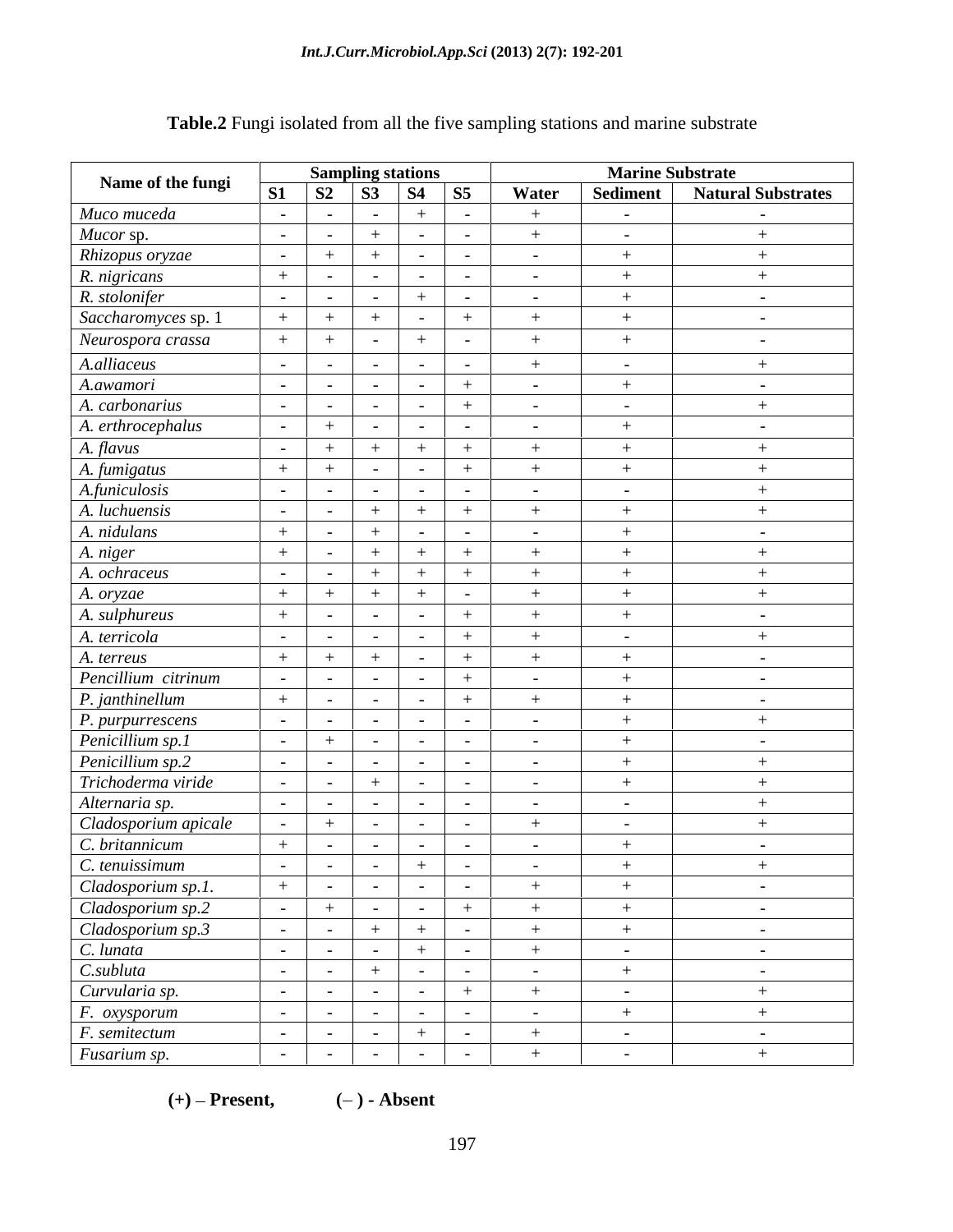Raghukumar (1998) also reported Isolation of *Aspergillus* species in greater adaptation and activity of terrestrial fungi number and frequency is due to the high under marine/ mangrove ecosystem as nutrient level in the mangrove eco-system. facultatives or indwellers or residents. These species prefer a medium with high Terrestrial fungi are common in mangrove water and mud (Chowdhery *et al*., 1982; compete more easily with other forms in Garg, 1983). Seawater, seafoam and beach soil of Arabian Gulf Coast, Saudi Arabia yielded terrestrial fungi, typical marine and freshwater fungi (Bokhary *et al.*, **marine vegetation and their substrates** 1992).

### **Occurrence of fungi in the sediment**

By employing the plating technique, 30 fungi were isolated from the mangrove sediment samples. As like in the water samples, in sediments samples also the genus *Aspergillus* was also found to be dominant followed by *Cladosporium.* with direct plating techniques (Table.3). With the above-presented results while, assessing the species diversity of fungi in the estuarine waters and sediments, the A. luchuensis, A. terreus,<br>fungal genera Asperoillus Penicillium followed by Penicillium sp. fungal genera, *Aspergillus, Penicillium, Curvularia, Alternaria, Cladosporium* and *Drechslera* were found to be dominant members of this system. This well agreed with the findings of Garg (1982), Rai and Chowdhery (1978) and according to their findings Aspergilli dominated over which occur on driftwood, intertidal wood, Mucorales and Penicillia in the mud of mangrove swamps of Sunderband.

Sparrow (1934, 1936) reported that the presence of *Aspergillus* and *Penicillium* species in the marine sediments. Satio (1952) investigated the mycoflora of a salt marsh and observed that the species of *Penicillium* and *Trichoderma vignorum* surface mud. This well correlates with the findings made by Garg (1983) in which, he came comecross highest number of fungi from surface layer of the Sunderban osmotic concentration and therefore, the mangrove eco-system.

### **Distribution of fungi in relation to marine vegetation and their substrates**

The fungi in the marine system were studied by plating and baiting techniques at certain specific sampling stations where, the plant vegetation was dense and varied. Totally, 24 species of fungi belong to different groups were enumerated from the natural substrates wood,algae, attempted *Aspergillus* was found to be more predominant fungi*, A. flavus, A. fumigatus, A. luchuensis, A. terreus, A. nidulans,* 

Mangrove vegetation plays an important role in the distribution of fungi in the aquatic system, since they contribute to the leaf litter which harbor mycoflora. Fungi manalia rope and other lignocellolic substrates in marine and estuarine environments have been reported by Johnson and Sparrow, (1961), Kohlmeyer and Kohlmeyer (1979).

### **Biodegradation of hydrocarbon studies**

were the common forms encounted in the hydrocarbon studies. The growth pattern mangrove mud. *A.niger*. The growth pattern of fungi in Totally, 10 species of fungi were isolated from marine samples and used for of fungi in diesel is represented on Table.4. *T.viride* had a maximum growth 24mm with *A. sulphueus* had the least growth growth on the 5th day at 9mm with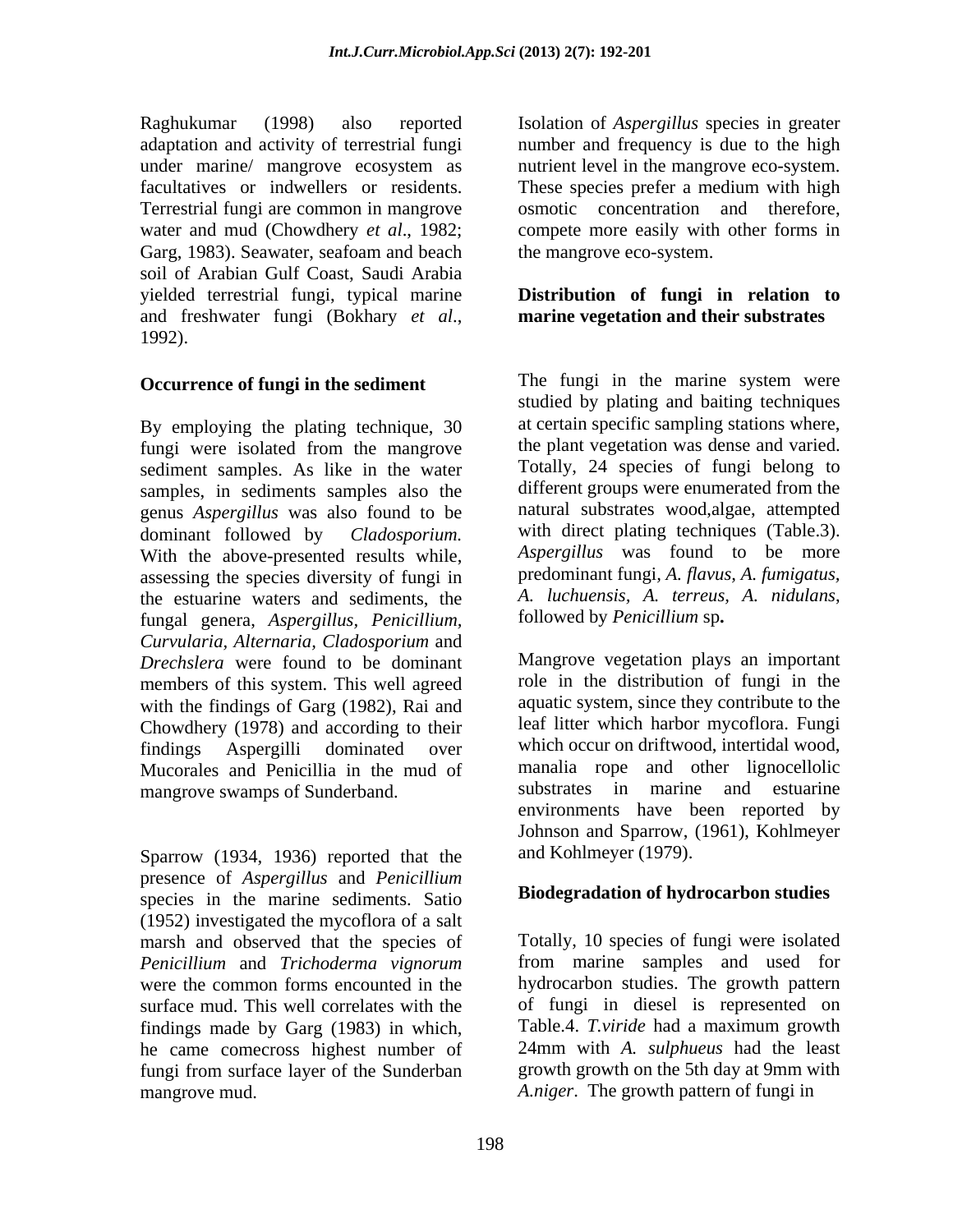| S.No | Name of the fungi   | <b>Diesel</b>                   | Petrol              | Crude oil      | Kerosine          |
|------|---------------------|---------------------------------|---------------------|----------------|-------------------|
|      | A.niger             |                                 |                     | -40            | 15                |
|      | A.flavus            | $\sim$                          |                     | 86             | 10                |
|      | <i>F.semitectum</i> | $\sim$<br>$\omega$              |                     | 38             | $\sim$ 1          |
|      | P.janthinellum      | 16<br>ΙV                        | 30<br>◡             | 36<br>$\sim$   | $\sim$ $-$<br>∠ 1 |
|      | A.oryzae            | $1^{\circ}$                     | $\cap$              |                |                   |
|      | A.ochraceous        | 1 <sub>0</sub><br>$\mathcal{F}$ |                     |                |                   |
|      | P.citrinum          | $\leq$<br>ιU                    | 90                  | $\overline{4}$ | $\Omega$ 1        |
|      | A.sulphreus         | $\bigcap$                       | $\bigcap$<br>$\sim$ | 83             | 15                |
|      | R.oryzae            | 10 <sup>1</sup>                 |                     | 20             | 15                |
| 10   | A.terricola         | 1 <sub>7</sub>                  | 20<br>ر بے          | 33<br>ູ        | 15                |

**Table.4** Biodegradation of hydrocarbon (Growth rate of fungi) (The values are represented in mm)

maximum growth on the 5th day at 90mm traditional bioremediation techniques is represented in table 10. *A. flavus* had a and minimum growth rate was observed in *A.oryzae* with 9mm. The growth pattern of fungi in kerosene is represented on Table.11. *P. janthinellum* had a maximum growth at 27 mm and the lowest growth rate in *A.oryzae* with 5 mm (Table 4).

The results of this work indicate that many of the fungal species isolated from the marine system were capable of degrading petroleum hydrocarbons. Bartha and Atlas (1973) listed 22 genera of bacteria, 1 algal genus and 14 genera of fungi which had been demonstrated to contain members Adekunle, A.A., and Oluyode, T.F. 2002.<br>which utilize petroleum hydrocarbons: all Biodegradation of crude petroleum and which utilize petroleum hydrocarbons; all been biodegradation of crude petroleum and<br>of these micro organisms had been petroleum products by fungi isolated from of these micro organisms had been isolated from an aquatic environment. Also, Okerentugba and Ezeronye (2003) demonstrated that *Penicillium* spp., *Aspergillus* spp. and *Rhizopus* spp. were capable of degrading hydrocarbons especially when single cultures were used. These fungi had been isolated also from aquatic environments in the Niger Delta area of Nigeria. Batelle (2000) showed

petrol is shown in table 9. *P.citrinum* had that fungi were better degraders than and minimum with 9 mm by *R.oryzae*. Including bacteria. The fungi used were<br>The growth pattern of fungi in Crude oil vood-degrading fungi. The isolation of maximum growth at on the 5th day mm from oil seeds was first documented by traditional bioremediation techniques including bacteria. The fungi used were wood-degrading fungi. The isolation of fungal petroleum hydrocarbon utilizers from oil seeds was first documented by Adekunle and Oluyode (2002).

### **References**

- Abdel-Wahab, M.A., 2000. Mangrove fungi of Hong Kong and Egypt. Ph.D. Thesis, University of South Valley, Egypt.
- Abdel-Wahab, M.A., and El-Sharouney, H.M. 2002. Ecology of subtropical mangrove fungi with emphasis on *Kandelia candel* mycota. In Hyde, K.D. (ed.) Fungi in Marine Environments. Fungal Diversity Research Series 7, Fungal Diversity Press, Hong Kong, pp. 247-265.
- Adekunle, A.A., and Oluyode, T.F. 2002. Biodegradation of crude petroleum and petroleum products by fungi isolated from two oil seeds (melon and soybean). J. Environ. Bot.26 $(1)$ : 37 – 42.
- Alias, S.A., Jones, E.B.G. and Kuthubutheen, A.J. 1995. Frequency of occurrence of fungi on wood in Malaysian mangroves. Hydrobiol. 295: 97-106.
- Ananthakrishnan, T.N., 1997. In Conservation and Economic value. Oxford and IBH Publishing Company, New Delhi, pp.307- 316.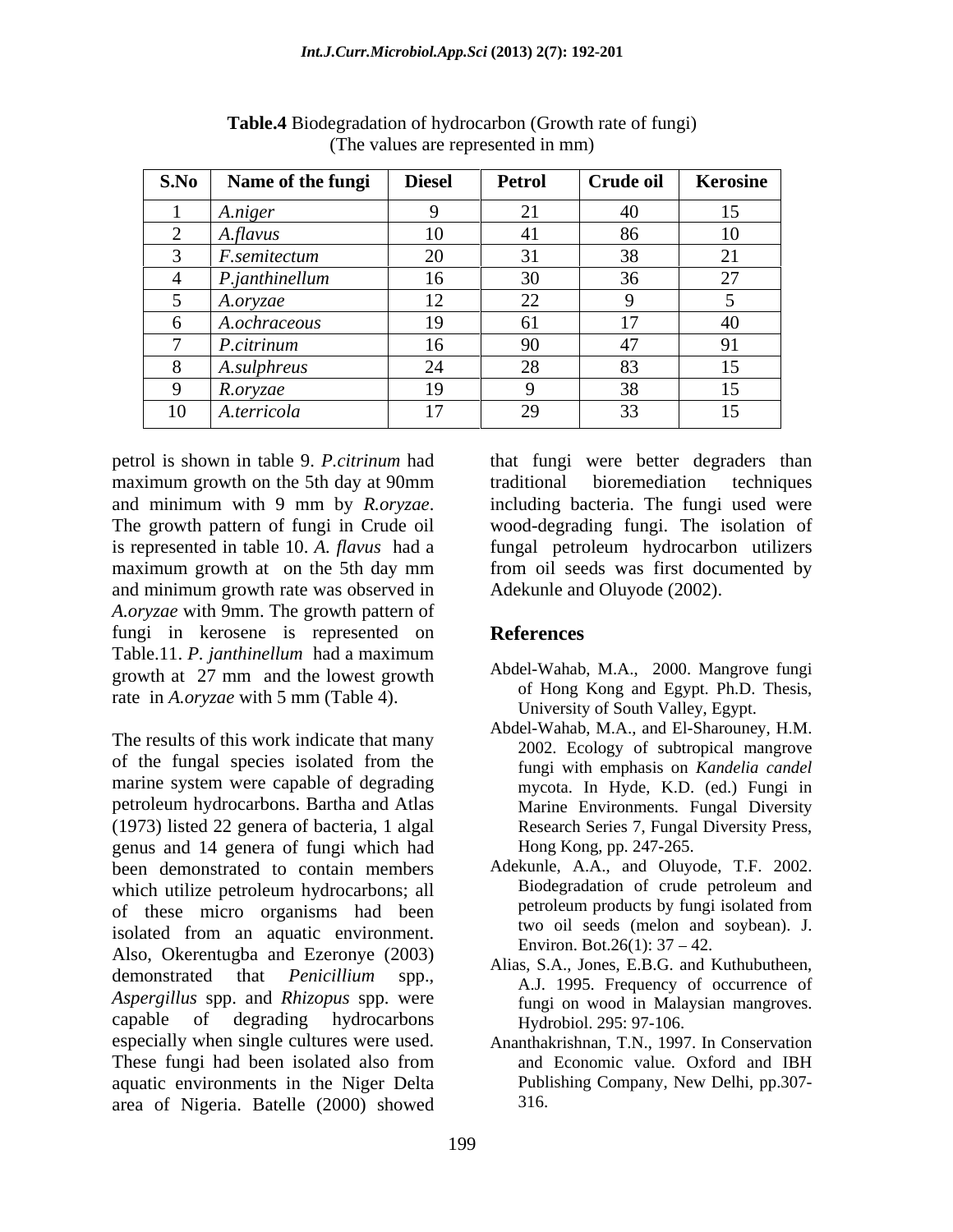- Aneja, K. R., 2001. Experiments in Identification Hand Book. Croom Helm, Microbiology, Plant pathology, Tissue London. International (P) Limited. New Delhi.
- APHA., 1998. In: Clesceri, L. S, Greenberg, Gilman, C.J., 1998. A manual of soil fungi. A. E. and Eaton, A.D (eds.) Standard
- Atlas, R.M., 1995. Petroleum biodegradation and Oil Spill bioremediation. Marine
- Biodegradation of Oil in seawater, Writing
- Batelle, C.D., 2000. Mushrooms: Higher Macrofungi to clean up the environment.
- Bokhary, H.A., M.A. Moslem and Parvez, S.
- Booth, C., 1971a. Fungal culture media In Booth, C. (ed.) Methods in Microbiology.
- Chandralata, R., 1999. Asian Microbiological
- Chowdhery, H.J., K.L. Garg and Jaitly, A.K.
- Delong, E.F., K.Y. Wu, B.B. Prezelin and in oceans and Estuaries. Cramer, Jovine, V.M. 1997. Nature. 371: 695-697.
- Methods in Microbiology. Academic
- 
- Ellis, M.B., 1976. More Dematiaceous
- 
- Ellis, M.B., and Ellis, J.P. 1988. Micro fungi

Identification Hand Book. Croom Helm, London.

- Culture and Mushroom Production Garg, K.K., 1983. Vertical distribution of Technology. $3<sup>th</sup>$  edition. New Age fungi in sunderban mangroave mud. fungi in sunderban mangroave mud. Indian. J. Mar. Sci. 12: 48-51.
	- Biotech books. New Delhi.
- Methods for the examination of water and Gilman, J.C., 1957. A manual of soil fungi. wasterwater, 20<sup>th</sup> edition. American Public **Oxford** and IBH Publishing Company, Health Association, American Calcutta. Calcutta.
- Wasteworks Association and Water Hyde, K.D., 1989 . *Caryospora mangrovei* Environment Federation.Washington, DC. sp.nov.and notes on marine fungi from India. Thailand. Trans. Mycol. Soc. Japan. 30: 333-341.
- Pollution Bulletin  $31(4-12)$ :  $178-182$ . Hyde, K.D., A. Chalermpongse and Bartha, R., and Atlas, R.M. 1997. Boonthavikoon, T. 1993. The distribution Factor and Artificial Stimulation in: The *apiculata*. In Morton, B. (ed.) The Marine Microbial degradation of Oil Pollutants Biology of the South China Sea*.* (D.G. Ahern and S.P. Meyers (eds). Proceedings of the First International Centre for Wetland Resources, Louissiana. Conference on the Marine Biology of Pp. 147 152. Hong Kong and South China Sea, Hong Hyde, K.D., A. Chalermpongse and of intertidal fungi on *Rhizophora*  Kong. 1990. University of Hong Kong Press, Hong Kong, pp. 643-652.
	- Batelle Environmental Issues, Fall. Ibe, S.N., and Ibe, E.C. (1984). Control and 1992. Microbiologica.15: 281-290. Academic Press, London, pp. 49 – 94. Seminar, pp 188 – 191, Nigerian National dispersion potential of Oil Spills by bacteria seeding, In: the Petroleum Industry and the Nigerian Environment Proceeding of the 1983 International Petroleum Corporation (NNPC), Lagos.
	- congress, Chennai, India, pp.12. Jensen, P.R., and Fenical, S. 1994. Ann. Rev. Microbiol. 48: 559 – 584.
	- 1982. Indian. J. Mar. Sci.11: 138-142. Johnson, T.W., and Sparrow, F.K. 1961. Fungi in oceans and Estuaries. Cramer, Weinheim, Germany.
- Dring, D.M., 1976. Techniques for Jones, E.B.G., and Abdel-Wahab, M. A. microscopic preparation **In** Booth, C. (ed.) 2005. Marine fungi from the Bahamas 2005. Marine fungi from the Bahamas Islands. Bot. Mar. 48:356-364.
- Press, London, pp. 95-111. Jones, E.B.G., and Kuthubutheen, A.J. 1989. Ellis, M.B., 1971. Dematiaceous Malaysian mangrove fungi. Sydowia*.* 41: Hyphomycets. Common Wealth 160-169.
- Mycological Institute, England. Jones, E.B.G., and Vrijmoed, L.L.P. 2003. Hyphomycetes. Common Wealth Kong coastal waters. In Morton B. (ed.) Mycological Institute, England. Perspectives on marine environment Ellis, M.B., and Ellis, J.P. 1985. Micro Fungi change in Hong Kong and Southern on Land Plants: An Identification China, 1977-2001. Proc. Int. Workshop Handbook. Croom Helm, London. Reunion Conf., Hong Kong University Biodiversity of marine fungi in Hong Press, Hong Kong, pp. 75-92.

on miscellaneous substrate: An Kendrick, B., 1992. The Fifth